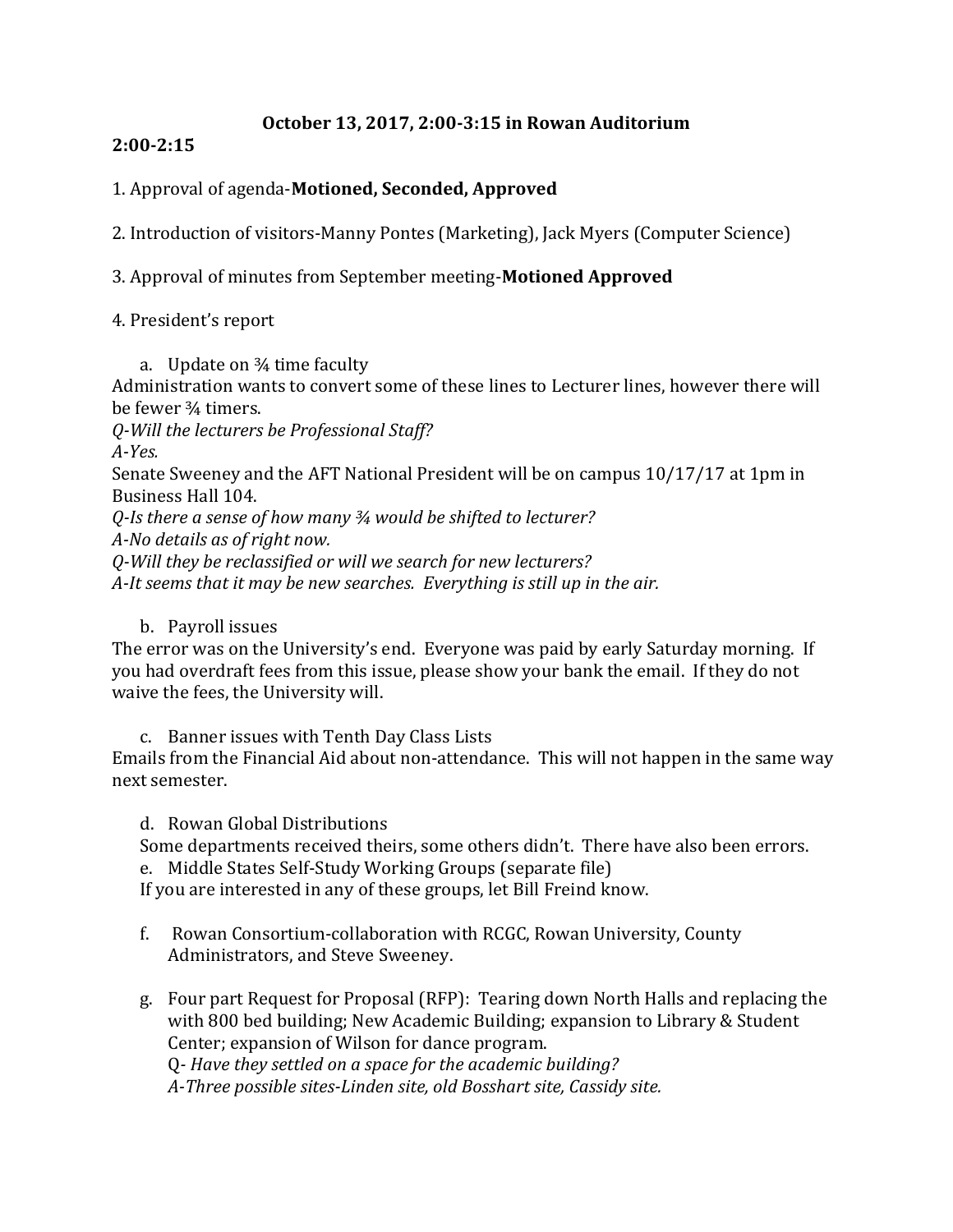h. Portal for new programs or changes to existing programs in Rowan Global [https://Rowan-global.fluidreview.com](https://rowan-global.fluidreview.com/)

Although it is a good idea, they have not asked for feedback and have provided no training for new portal. We are trying to get more information and meet about it with Global.

*Comment-There is a concern they are stepping into curriculum by using the language "approval".*

*Q-Wasn't there a discussion that Global would go to 8 week cycle, will that ever happen? We seem to have Global classes that start at differing times and may overlap. A-We can bring this to the Rowan Global Senate Committee.* 

## **2:15-2:45**

5. Open period: Mira Lalovic-Hand, Vice President for Information Resources and Chief Information Officer

Director of Enterprise Information-Mark Sedlock

Information Technology & Resources Newsletter Distributed

Computer Replacement (4 year cycle)-last week of October. Request for cables and computer bag with new computer.

Securing the Network-Different security for different clients (groups associated with Rowan).

Effective Services-Desktop Request Support Available.

*Q-Will this work for Canvas?*

*A-No. IRT will triage and connect you to Rowan Global.*

Many Software Upgrades that may or may not apply to each individual person. Wireless-Problems reported about wireless connection. Problems are all over the place, no consistent specific issue. IRT has worked on bringing more power and speed and is on a constant improvement cycle.

Typical University has 2GB in speed. With Comcast in November 2017, Rowan will have 12GB.

Protection from email and phishing threats.

*Q-For the last year people using Windows have had encrypted hard drives and flash drives, will that be changing?*

*A-We are changing the entire system for virus protection to McAfee, then drives will be unlocked for you. Medical Schools will still be encrypted due to HIPAA.*

*Q-When IRT rolls out new improves to our technology, can we get more lead time? (example, changes in phone system with extensions).*

*A-The telephone system project had lead time of 3 years. This was to link campuses. We had communications, but that doesn't mean that everyone was informed.* 

*Q\_Rowan Secure Wireless Network, students with Windows 10 seem to have problems with it. The Help Desk asks them to disconnect and reestablish a wi-fi connection.*

*A-You may want to bring your device to the Workshop for a longer term solution. We have implemented new support technology and can now track repeating issues.*

*We are also completely moving to Windows 10 and MS Office 16.*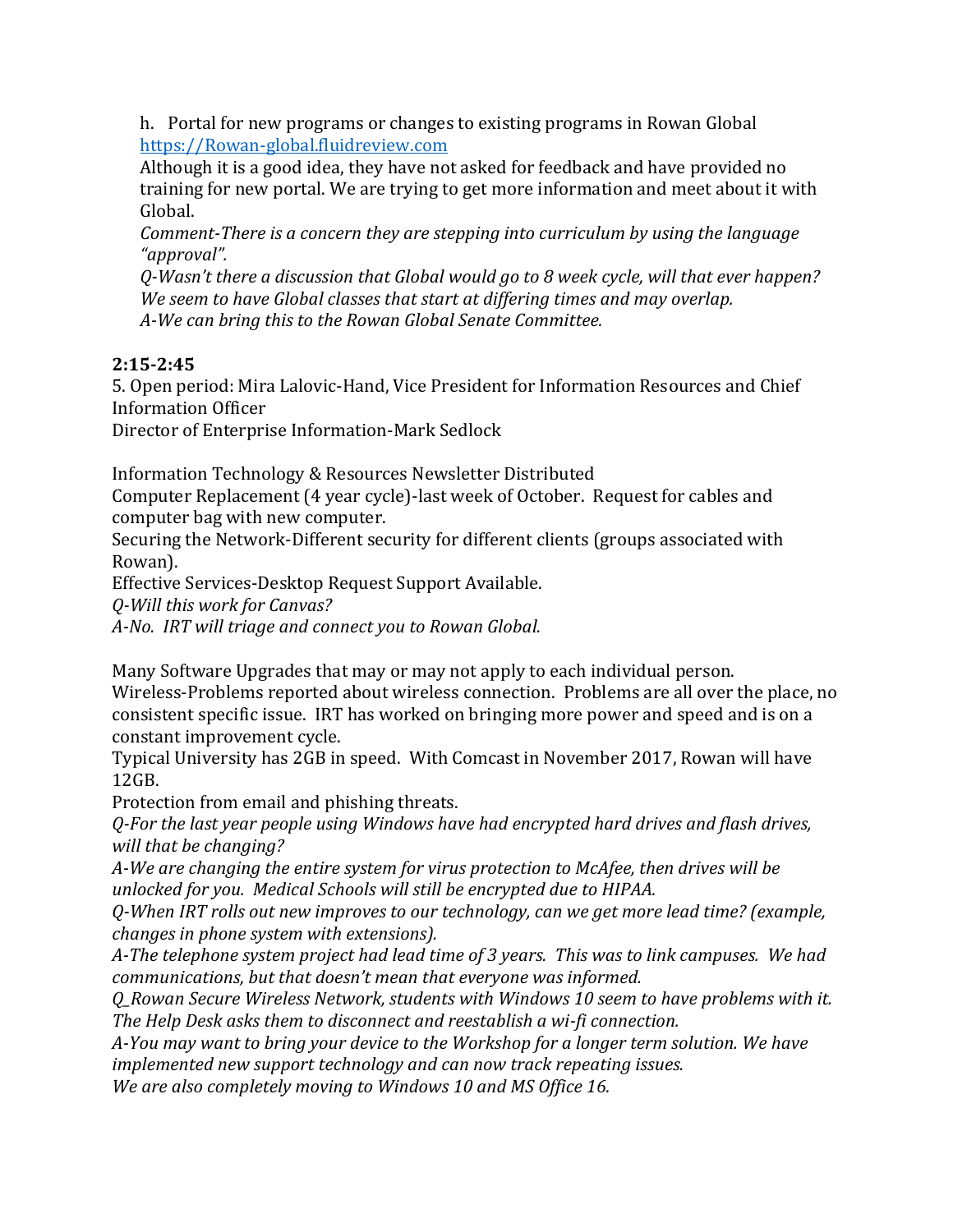*Q-If you get a new personal laptop and you want to use it on campus, do you have to take it over to the Workshop?*

*A-Yes, or you can do that or do this online from home. You will need the Rowan credentials.*

## **2:45-3:00**

6. Second Reading: Tobacco-Free Campus Initiative (Skeff Thomas and Nancy Buhrer, page 2)-**Motion to Approve, Seconded-Favor-40, Opposed-5, Abestentions-11** *Q-Does this still include the edibles?*

*A-It does not include nicotine replacement therapies.*

*Q-How do we enforce this?*

*A-We will be having a strong educational component.*

*Comment-Perhaps consider an amendment, to narrow the scope for items that only harm the user (non-smoke tobacco products).*

*Comment-We need to have lots of lead time to roll this out, as not to spring it on people. A-We will roll it out slowly. Put education plan in place.* 

*Q-Again, what is the plan to enforce this? Especially with visitors?*

*A-We will have referrals to the Wellness Center and educational programs. Other campus also restrict visitors with their tobacco policy.*

*Q-Is the intent of the policy to specify the campuses? It does not include the Rowan Colleges, Camden Academic Building, and other remote course locations?*

*A-The policy is broader. We can ask the Administration about clarifying the location coverage*

*Q-How can the Wellness Center and Dean of Students Office involved?*

*A-Wellness Center can assist students. Faculty & Staff can speak to someone in Human Resources about referrals with your insurance for therapy.* 

*Q-Have they planned a training module? Will you have other penalty?* 

*A-This would only be for students, if they do not complete, they would get a hold on their accounts. Employees, would* 

*Q-Who addresses the policy for remediation?*

*A-We are working with Joe Mulligan and Bindu Jane to establish this.*

7. Curriculum report (Marci Carrasquillo, page 4)

16-17-8.063-Computer Science-Approved.

# **2:55-3:15**

8. New business

Comment-CUGS are not in one comprehensive place and are hard to find. Suggestion to have these on the Registrar's website.

Q-Is there any logical reason why parking cannot be addressed?

A-Parking problems have been around for years.

Will they start ticketing? Students are parking in employee parking.

Reserved Parking Empty behind Bunce.

The top floor of the garage of the townhouses. Top floor used to be open to everyone, now only open for students and parents coming for campus tours.